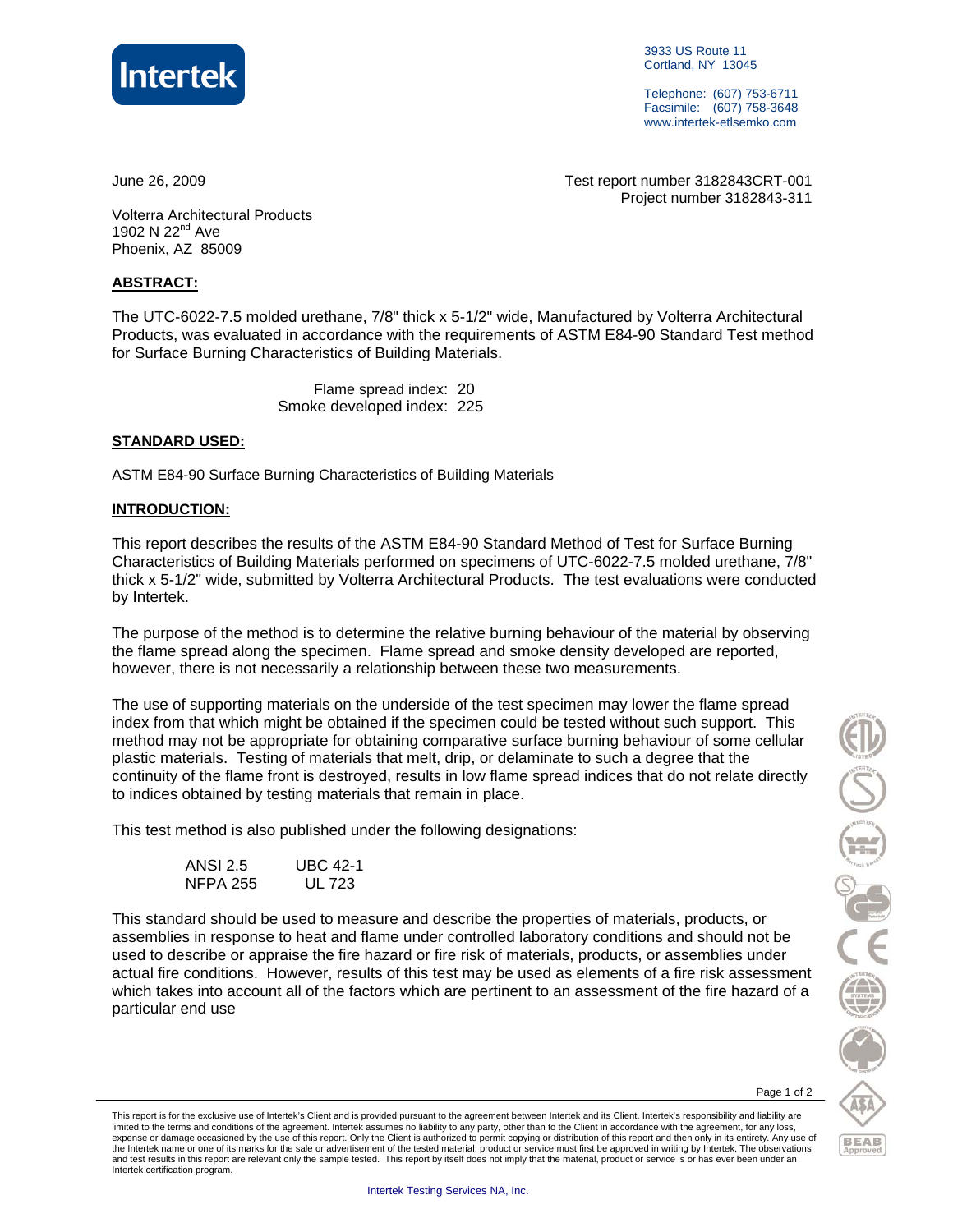

### **TEST OBJECTIVE:**

The ASTM E84-90 (25 foot tunnel) test method is intended to compare the surface flamespread and smoke developed measurements to those obtained from the tests of mineral fiber cement board and select grade red oak flooring. The test specimen surface (18 inches wide and 24 feet long) is exposed to a flaming fire exposure (adjusted to cause a 25 foot spread of flame along a red oak calibration specimen in 5.5 minutes) during the 10 minute test duration, while flamespread over its surface and density of the resulting smoke are measured and recorded. Test results are presented as the computed comparisons to the standard calibration materials. The mineral fiber cement board forms the zero point, while the red oak flooring is set as 100 for smoke measurements. Thus, with a relative zero established by the non-combustible cement board, all test specimens are compared to select grade red oak flooring, and the results expressed as Flame Spread Index and Smoke Developed Index.

#### **AUTHORIZATION:**

The test was authorized by Mr. Gerhard Regenauer with purchase order number 164050 dated September 29, 1992.

#### **SAMPLES DESCRIPTION:**

The test specimens were prepared at Intertek, from samples forwarded by Volterra Architectural Products, Inc.

Specimen Identification: UTC-6022-7.5 molded urethane,  $7/8$ " thick x 5-1/2" wide (1386 in<sup>3</sup>).

 Date Received: 09/25/92 Date Prepared: 09/25/92 Date Tested: 09/25/92 Specimen Width (in): 5-1/2 Specimen Length (ft): 8 (3 panels) Specimen Thickness (in): 7/8 Entire Specimen Weight (lb): 7.98 Application Rate: n/a

#### **MOUNTING METHOD**:

The specimen was placed on 2 inch galvanized hexagonal wire mesh which was supported on 3/16 inch round metal rods spaced 2 feet apart throughout the length of the tunnel.

#### **TEST PROCEDURE**:

The test specimens were placed in the tunnel and supported over the tunnel ledges. The specimen was overlapped 2 inches. The sample was conducted in accordance with the published test method on 09/25/92.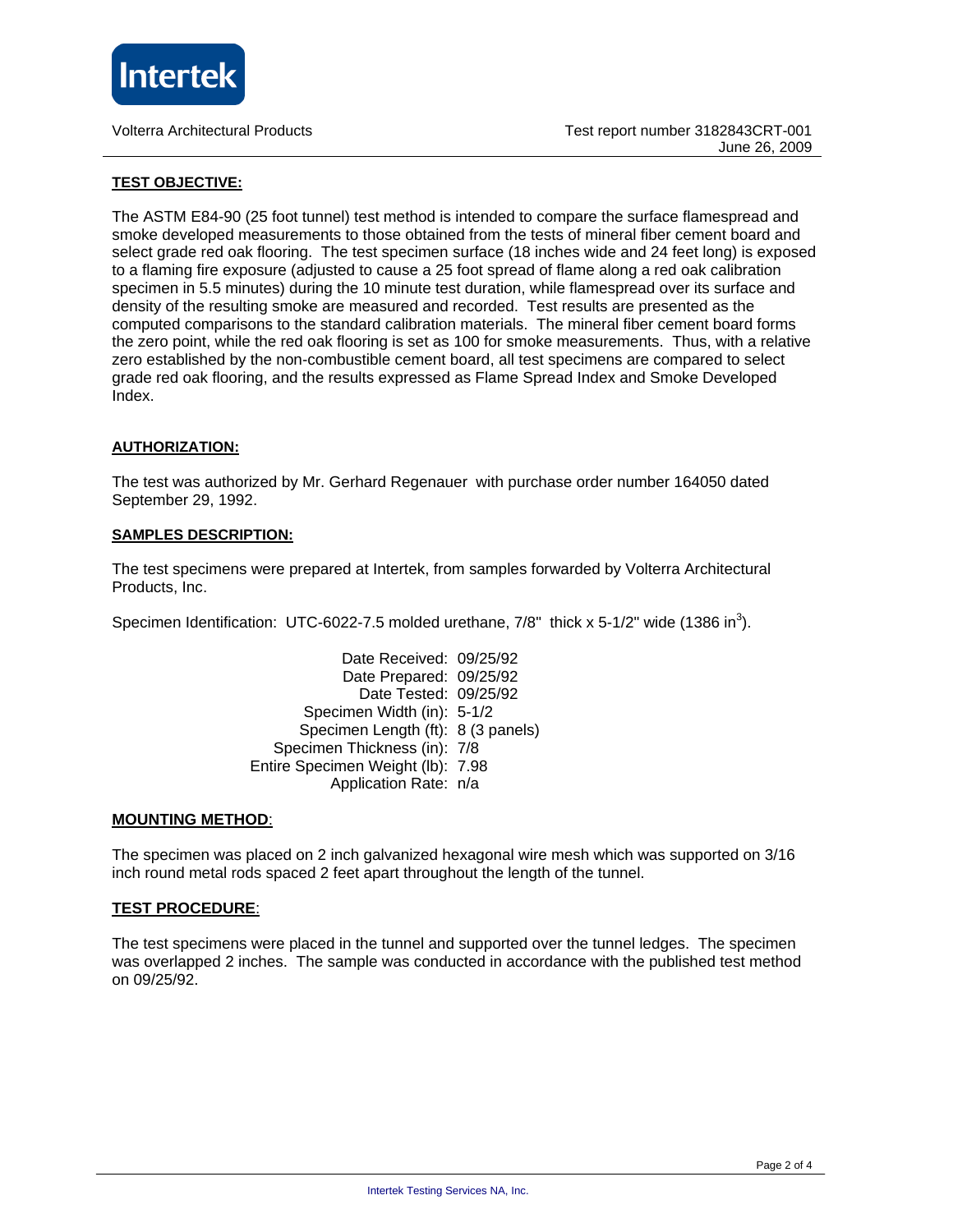

Volterra Architectural Products

## **EQUIPMENT LIST:**

The following equipment was employed in conducting the tests.

| <b>Equipment used</b>       | Model number     | <b>Control number</b> | <b>Calibration date</b> |
|-----------------------------|------------------|-----------------------|-------------------------|
| <b>Steiner Tunnel</b>       | ETL <sub>1</sub> | N/A                   | N/A                     |
| Manometer 10 inch           | 826SPRO          | F <sub>142</sub>      | 10/18/91                |
| Manometer 0.25 inch         | 826SPRO          | F143                  | 10/25/91                |
| Manometer Gage 0.25 inch    | 2000-00          | F <sub>140</sub>      | 10/25/91                |
| Manometer Gage 1 inch       | 4302             | F145                  | 11/29/91                |
| Pressure Gage 30 psi        | <b>FLUFIL</b>    | F144                  | 11/30/91                |
| <b>Nullmatic Controller</b> | 524T2            | F <sub>141</sub>      | 11/30/91                |
| <b>TC</b> Indicator         | 199AKFX          | T449                  | 10/18/91                |
| <b>TC</b> Indicator         | 199AKFX          | T450                  | 10/18/91                |
| <b>Chart Recorder</b>       | 2503000          | T451                  | 10/18/91                |
| Ammeter 5 ADC               | 2123             | A142                  | 10/21/91                |
| Voltmeter 15 VDC            | Serial No. V203  | V203                  | 19/21/91                |
|                             |                  |                       |                         |

# **DATE OF TEST:**

September 25, 1992

### **TEST REPORT REVISION HISTORY:**

| First Issue:  | September 30, 1992 | <b>Original Document</b>             |
|---------------|--------------------|--------------------------------------|
| Second Issue: | June 26, 2009      | Revision to company name and address |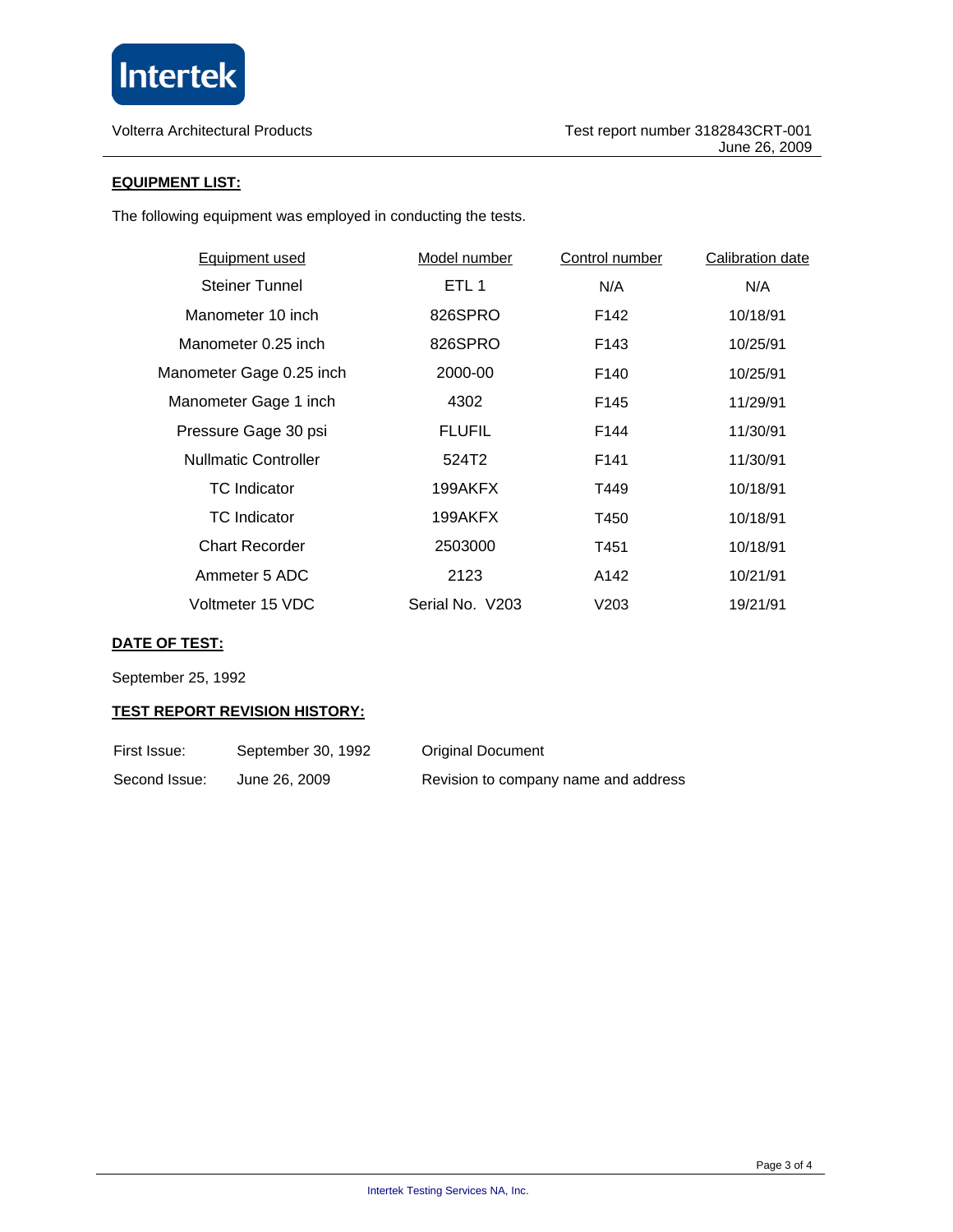

#### **TEST RESULTS:**

The test results, computed on the basis of observed flame front advance electronic smoke density measurements are presented in the following table. In recognition of possible variations and limitations of the test method, the results are computed to the nearest number divisible by five, as outlined in the test method.

While no longer a part of this standard test method, the Fuel Contributed Value has been computed, and may be found on the computer printout sheet.

| <b>Test specimen</b>         | Flame spread index | Smoke developed index |
|------------------------------|--------------------|-----------------------|
| Mineral Fiber/Cement Board   | $\mathbf{0}$       |                       |
| Red Oak Flooring             | 100                | 100                   |
| UTC-6022-7.5 molded urethane | 200                | 225                   |

#### **OBSERVATION:**

The specimen exhibited steady ignition at 00:04 (min:sec). The flame front reached a maximum distance of 3.9 feet, achieved at 01:44 (min:sec). After the ignition flame was extinguished, the specimen did not continue to flame.

After the specimen was cooled and removed from the furnace, it was observed to have an ash length of 4 feet, a char length of 14 feet, and was discoloured to 24 feet.

These data sheets which follow are actual print-outs of the computerized data system which monitors the ASTM E84 furnace.

#### **CONCLUSION:**

The UTC-6022-7.5 molded urethane, 7/8" thick x 5-1/2" wide, submitted by Volterra Architectural Products and previously described, when tested in accordance with ASTM E84-90 Standard Test Method for Surface Burning Characteristics of Building Materials, on 09/25/92 achieved the following results:

> Flame spread index: 20 Smoke developed index: 225

Reviewed and Approved By:

حیما

Marilyn Jump Engineer Engineer Global Cabling Products Testing Global Cabling Products Testing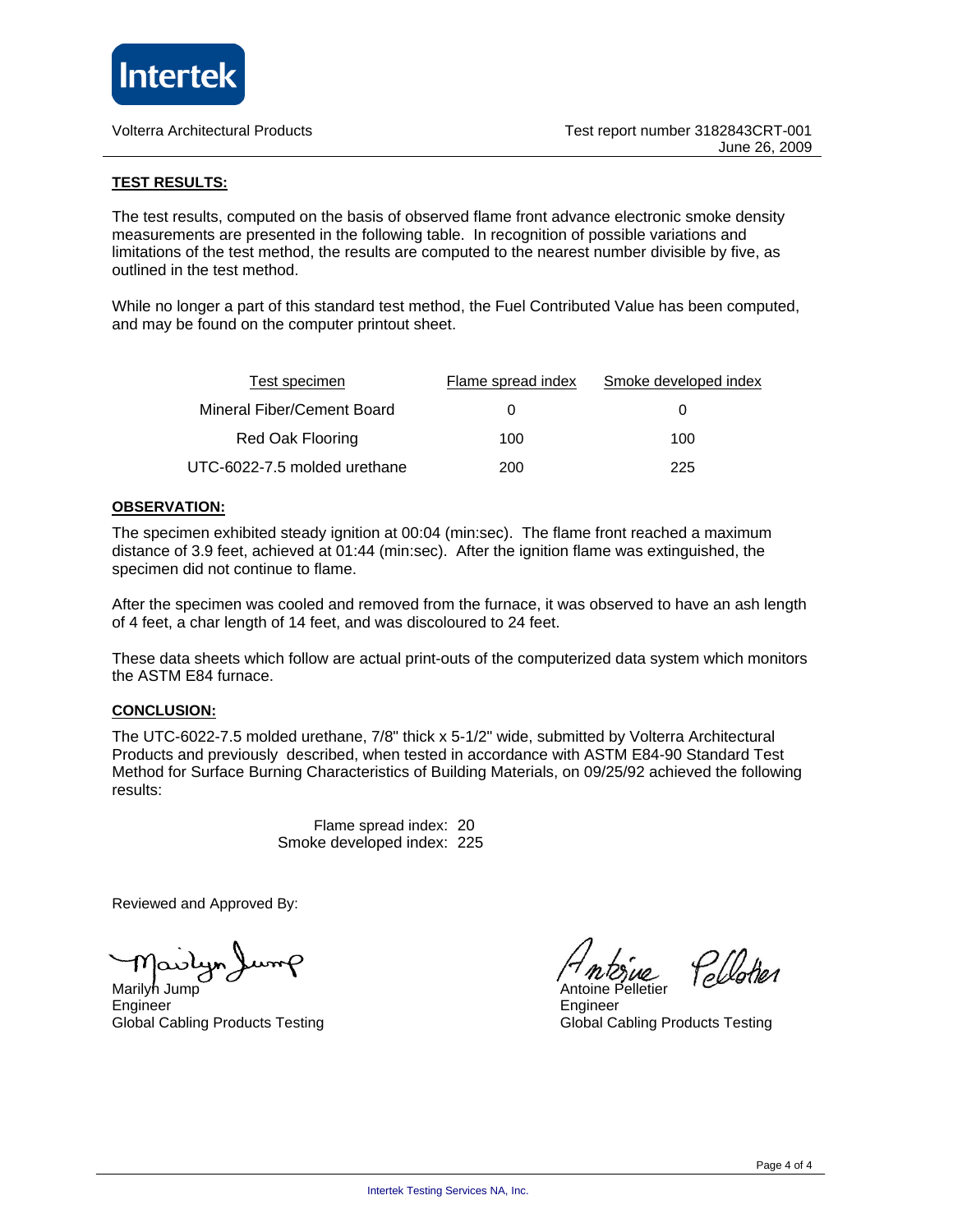

Volterra Architectural Products

Test report number 3182843CRT-001 June 26, 2009

**Appendix A**  Test data sheet

This appendix contains 1 page.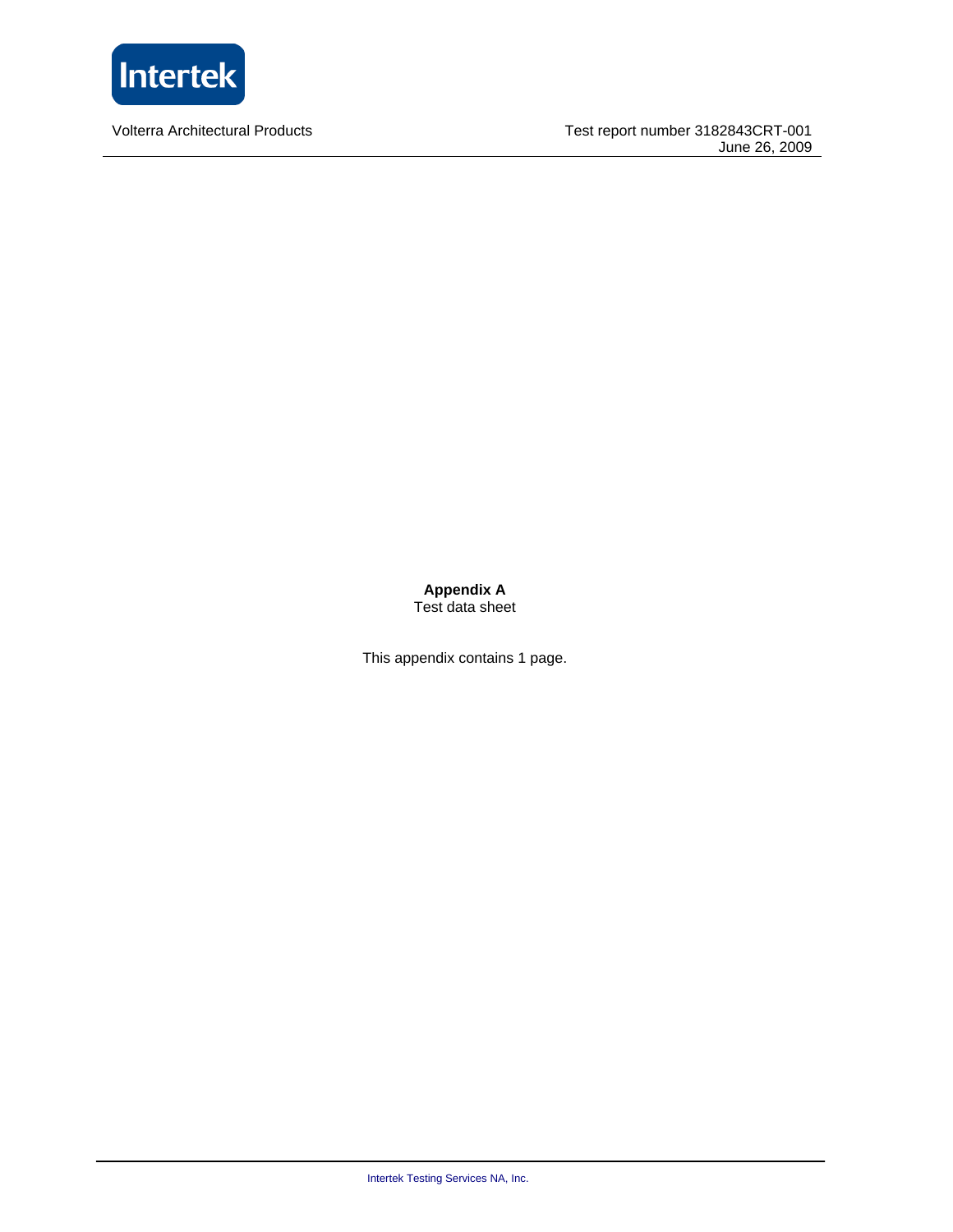

## **Appendix A**

## **Data Sheet Surface Burning Characterisitcs of Building Materials**

| Client:                     | Volterra Architectural Products                        |                      | Date:            | June 26, 2009            |
|-----------------------------|--------------------------------------------------------|----------------------|------------------|--------------------------|
| <b>Project Number:</b>      | 3182843                                                |                      | Operator:        | Amy L. Rice              |
| <b>Samples description:</b> | UTC-6022-7.5 molded urethane, 7/8" thick x 5-1/2" wide |                      | Engineer:        | Marilyn Jump             |
| Standard:                   | <b>ASTM E84-90</b>                                     |                      | <b>Reviewer:</b> | <b>Antoine Pelletier</b> |
|                             | Flame Spreaead Index = $20$                            |                      |                  |                          |
|                             | Smoke developed index = $225$                          |                      |                  |                          |
|                             |                                                        | <b>Test Specimen</b> | <b>Red Oak</b>   |                          |
|                             | Time To Ignition (min:sec):                            | 00:04                | 00:37            |                          |
|                             | Time To Max. Flame Spread (min:sec):                   | 01:44                |                  |                          |
|                             | Max. Flame Spread (ft):                                | 3.9                  |                  |                          |
|                             | Max. Temperature (Deg. F):                             | 490                  |                  |                          |
|                             | Time To Max. Temperature (min:sec):                    | 09:52                |                  |                          |
|                             | Time To 980 Degrees F (min:sec):                       | N/A                  |                  |                          |
|                             | Flame Spread x Time Area (min*ft):                     | 36                   |                  |                          |
|                             | Smoke x Time Area (min*%T):                            | 219                  | 97               |                          |
|                             | Temperature x Time Area (min*Deg.F):                   | 4188                 | 9778             |                          |
|                             | Unrounded Flame Spread Index:                          | 18.46                |                  |                          |
|                             | Unrounded Smoke Developed Index:                       | 225.93               |                  |                          |
|                             | Total Fuel (natural gas) Consumed (ft <sup>3</sup> ):  | 47.18                |                  |                          |
|                             | Temperature x Time                                     |                      |                  |                          |
|                             | Area for GRC Board (min*deg.F)                         | 4842                 |                  |                          |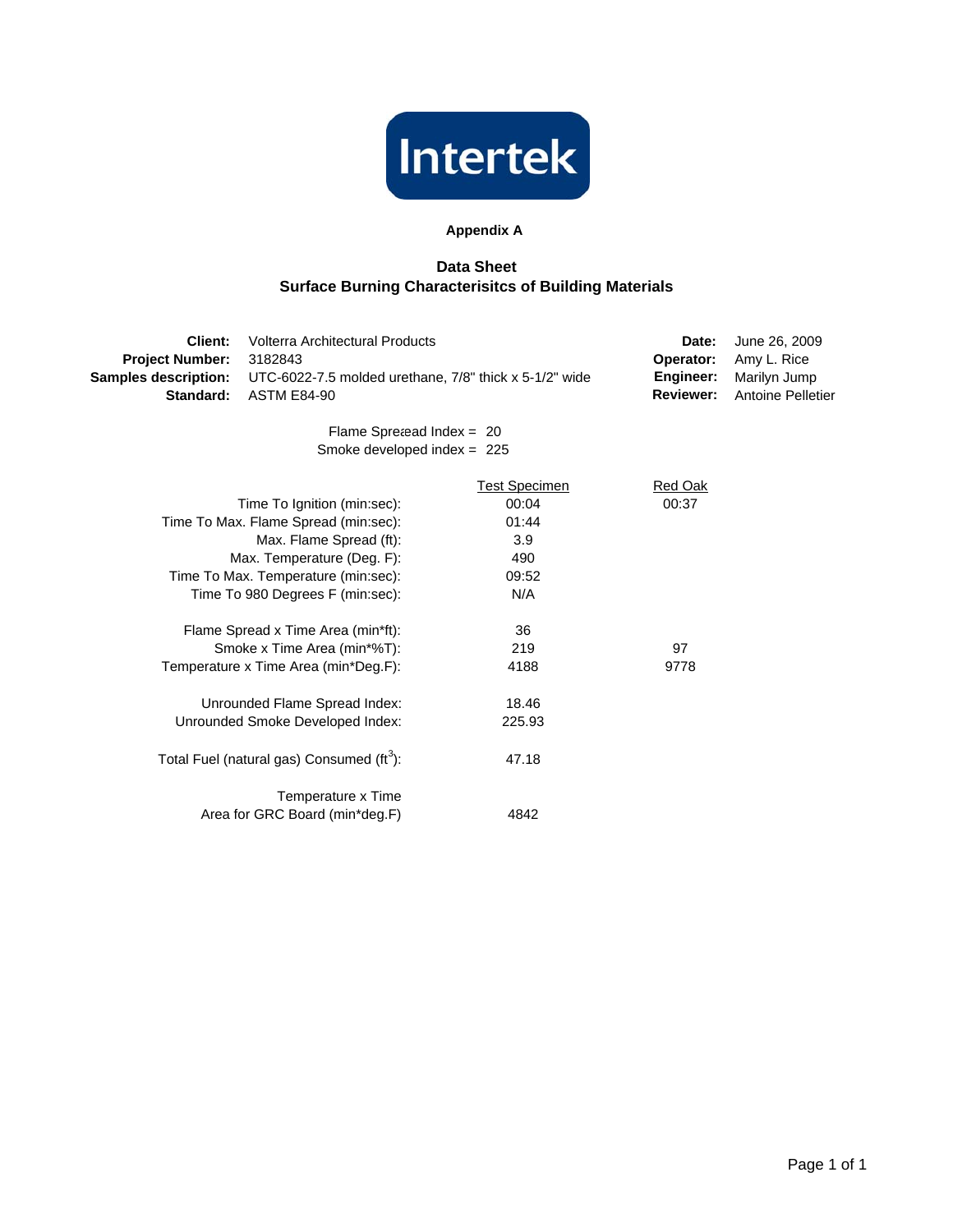

Volterra Architectural Products

Test report number 3182843CRT-001 June 26, 2009

**Appendix B**  Graphical test data

This appendix contains 3 pages.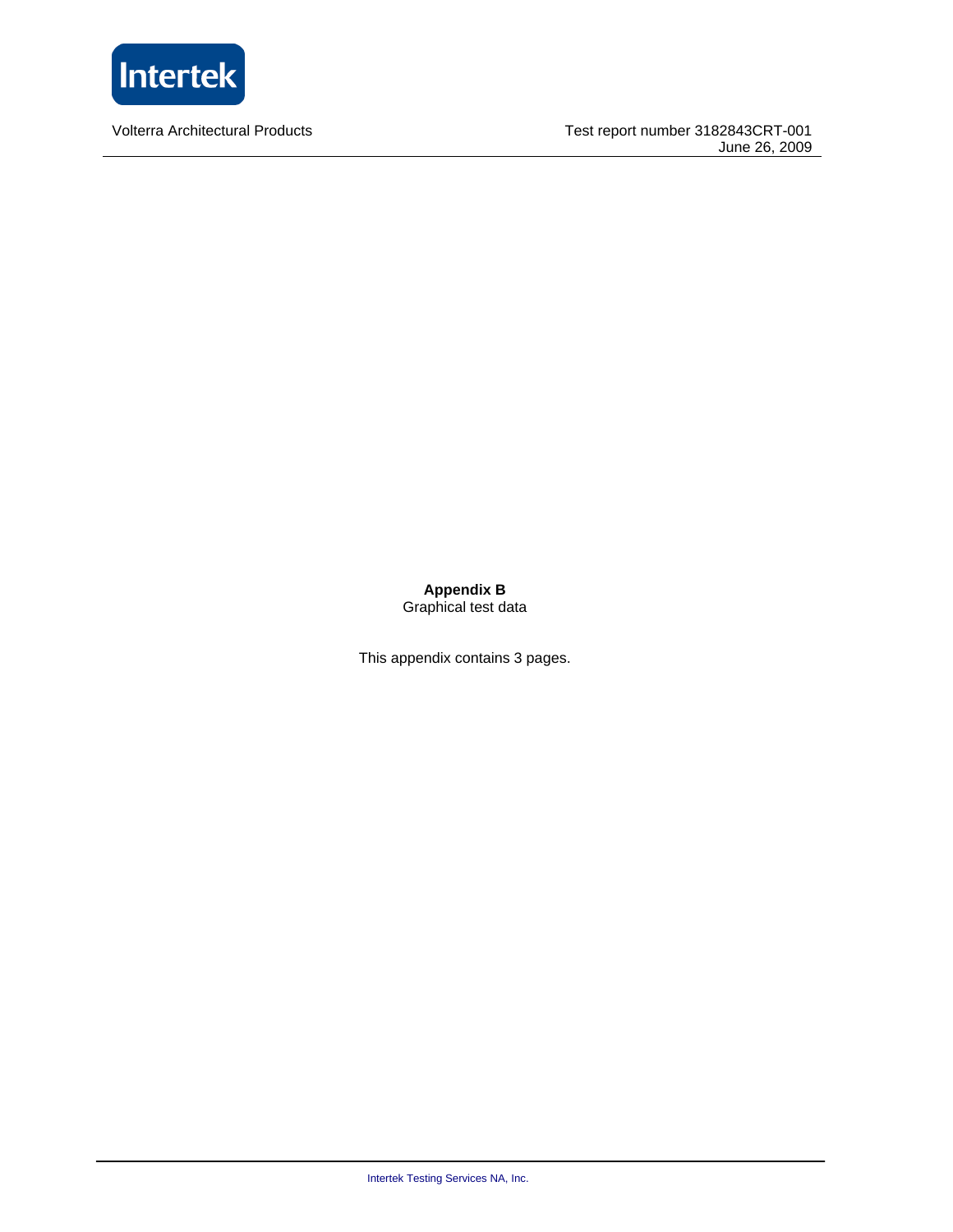

## **Appendix B**

## **Data Sheet Surface Burning Characterisitcs of Building Materials**

|                                | <b>Client:</b> Volterra Architectural Products                                     | <b>Date:</b> June 26, 2009         |
|--------------------------------|------------------------------------------------------------------------------------|------------------------------------|
| <b>Project Number: 3182843</b> |                                                                                    | <b>Operator:</b> Amy L. Rice       |
|                                | <b>Samples description:</b> UTC-6022-7.5 molded urethane, 7/8" thick x 5-1/2" wide | <b>Engineer:</b> Marilyn Jump      |
|                                | <b>Standard: ASTM E84-90</b>                                                       | <b>Reviewer:</b> Antoine Pelletier |

# **Flame spread VS time**

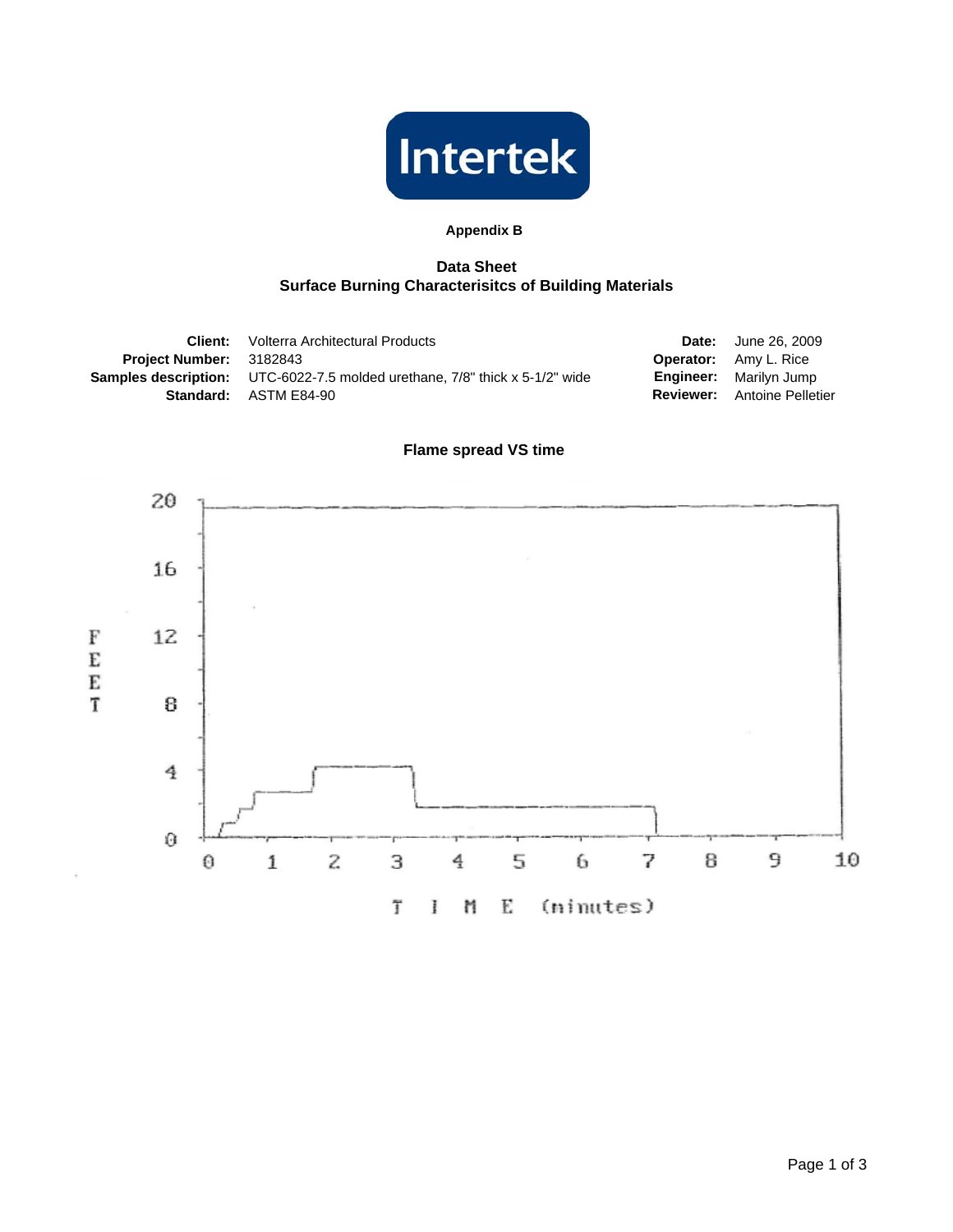

## **Appendix B**

## **Data Sheet Surface Burning Characterisitcs of Building Materials**

|                                | <b>Client:</b> Volterra Architectural Products                                     | <b>Date:</b> June 26, 2009         |
|--------------------------------|------------------------------------------------------------------------------------|------------------------------------|
| <b>Project Number: 3182843</b> |                                                                                    | <b>Operator:</b> Amy L. Rice       |
|                                | <b>Samples description:</b> UTC-6022-7.5 molded urethane, 7/8" thick x 5-1/2" wide | <b>Engineer:</b> Marilyn Jump      |
|                                | <b>Standard: ASTM E84-90</b>                                                       | <b>Reviewer:</b> Antoine Pelletier |